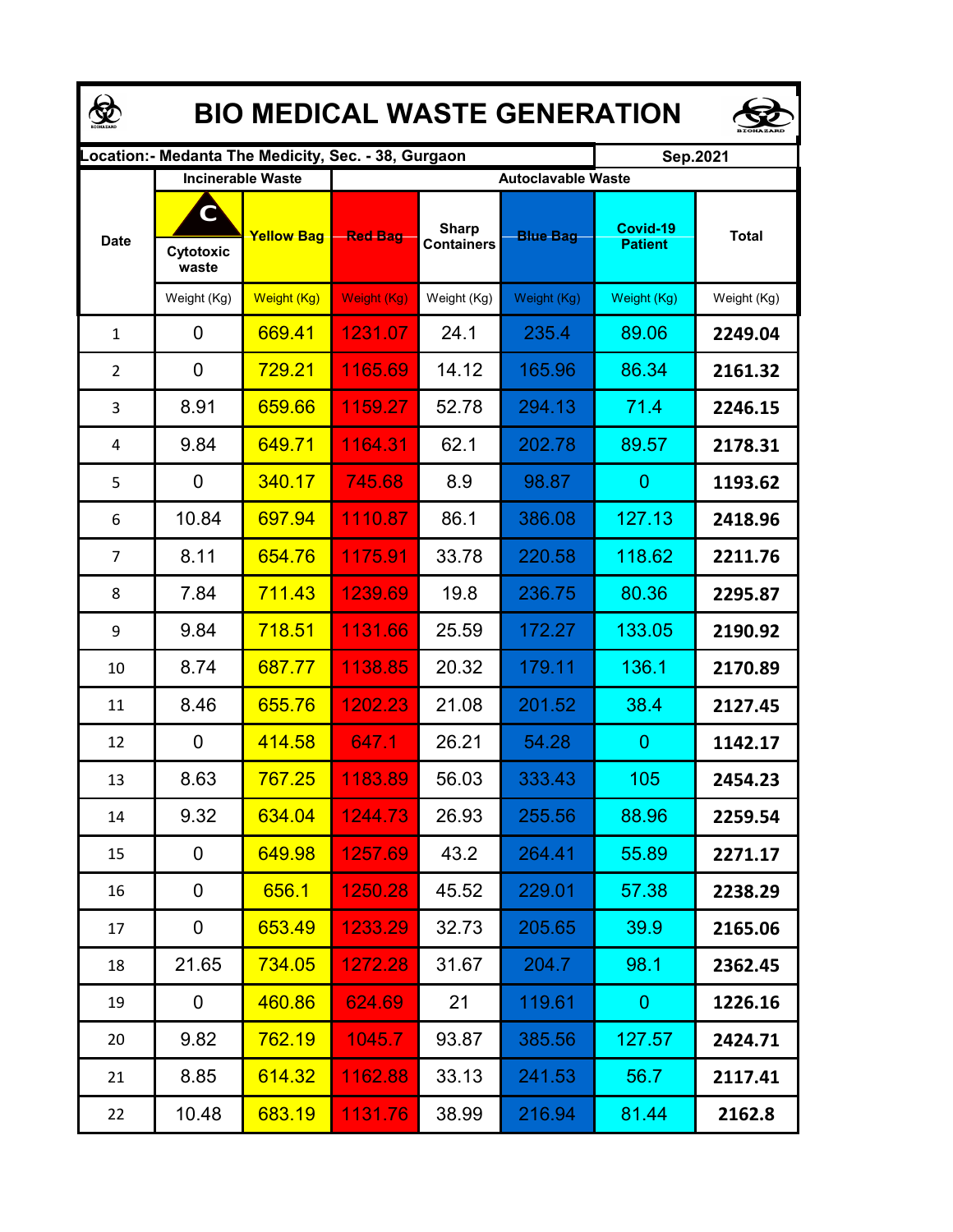| 23           | 8.36  | 805.82   | 1338.78  | 22.53   | 151.11  | 75.96          | 2402.56  |
|--------------|-------|----------|----------|---------|---------|----------------|----------|
| 24           | 10.5  | 624.81   | 1265.12  | 27.56   | 207.9   | 57.06          | 2192.95  |
| 25           | 9.35  | 672.55   | 1139.17  | 26.99   | 277.44  | 52.35          | 2177.85  |
| 26           | 20.61 | 355.91   | 723.79   | 3.04    | 50.43   | $\overline{0}$ | 1153.78  |
| 27           | 8.22  | 786.28   | 1134.02  | 60.77   | 397.31  | 141.05         | 2527.65  |
| 28           | 8.18  | 697.48   | 1113.42  | 22.5    | 179.51  | 61.57          | 2082.66  |
| 29           | 0     | 697.24   | 1328.14  | 33.59   | 277.82  | 95.08          | 2431.87  |
| 30           | 10.05 | 730.89   | 1362.26  | 38.25   | 131.09  | 73.49          | 2346.03  |
| <b>TOTAL</b> | 216.6 | 19575.36 | 33924.22 | 1053.18 | 6576.74 | 2237.53        | 63583.63 |